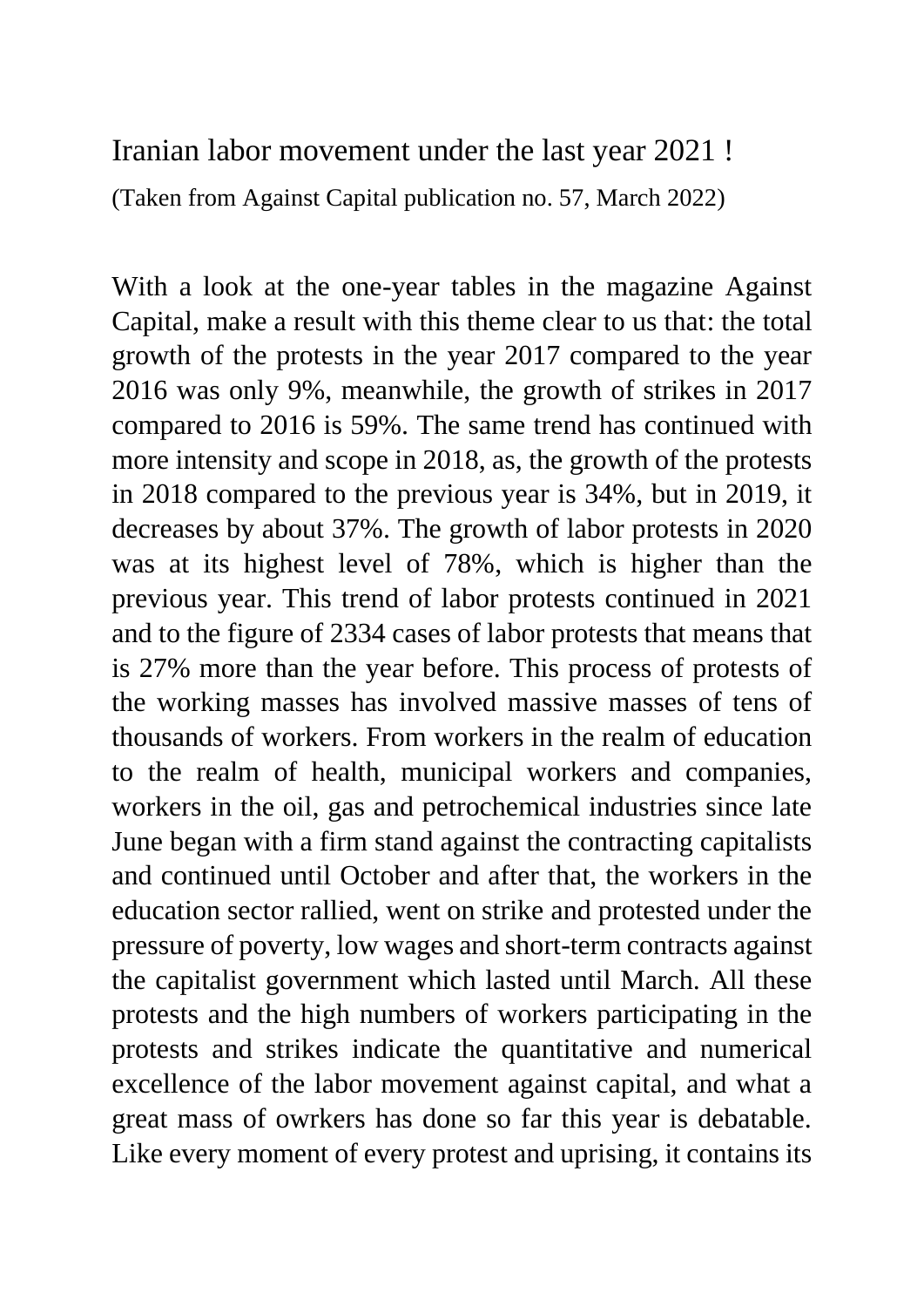strengths and weaknesses. Issues that need to be critically discussed, and what will happen next and how the fate of the workers´ struggle will be done is a very important issue that it´s largely related to the type of evaluation and critical confrontation of class workers with the strengths and weaknesss points. Workers with slogans such as " teachers are ware, and hate discrimination " or wage matching, nothing but confrontation with other workers, and resulting in nothing but the weakening and disintegration of the class lines of the workers against the capitalists and their government. The slogan such as " incompetent manager, resign, resign ", " the worker is aware, hates discrimination ", or " an embesslement will be reduced, our problem is solved " to change the minister and the director of capital and capitalism and like that we´ve started protests and streets demonstrations. A number of teachers have tied their destiny and their protests to the union organization called ´Teachers´ Union, and with some slogans which says they consider themselves separate from the working class, named themselves Middle Class!!

If we´re oil workers, in our protests of the last few months, we´ve considered ourselves merely Oil Workers! This is a catastrophe that affects our social class, the working class. We identify ourselves by the type of capitalist ownership, capitalist property, and capitalist trade union divisions and remain ourselves in this framework set by capital and capitalism and more Catholic than the Pope, we do whatever capitalism needs to survive. We very proud call ourselves the Workers´of Haft Tappeh, Oil Industry Workers, Teachers and Retirees and Nurses and Medical Staff or other industrial units!! We´ve never considered ourselves as members of a social class, the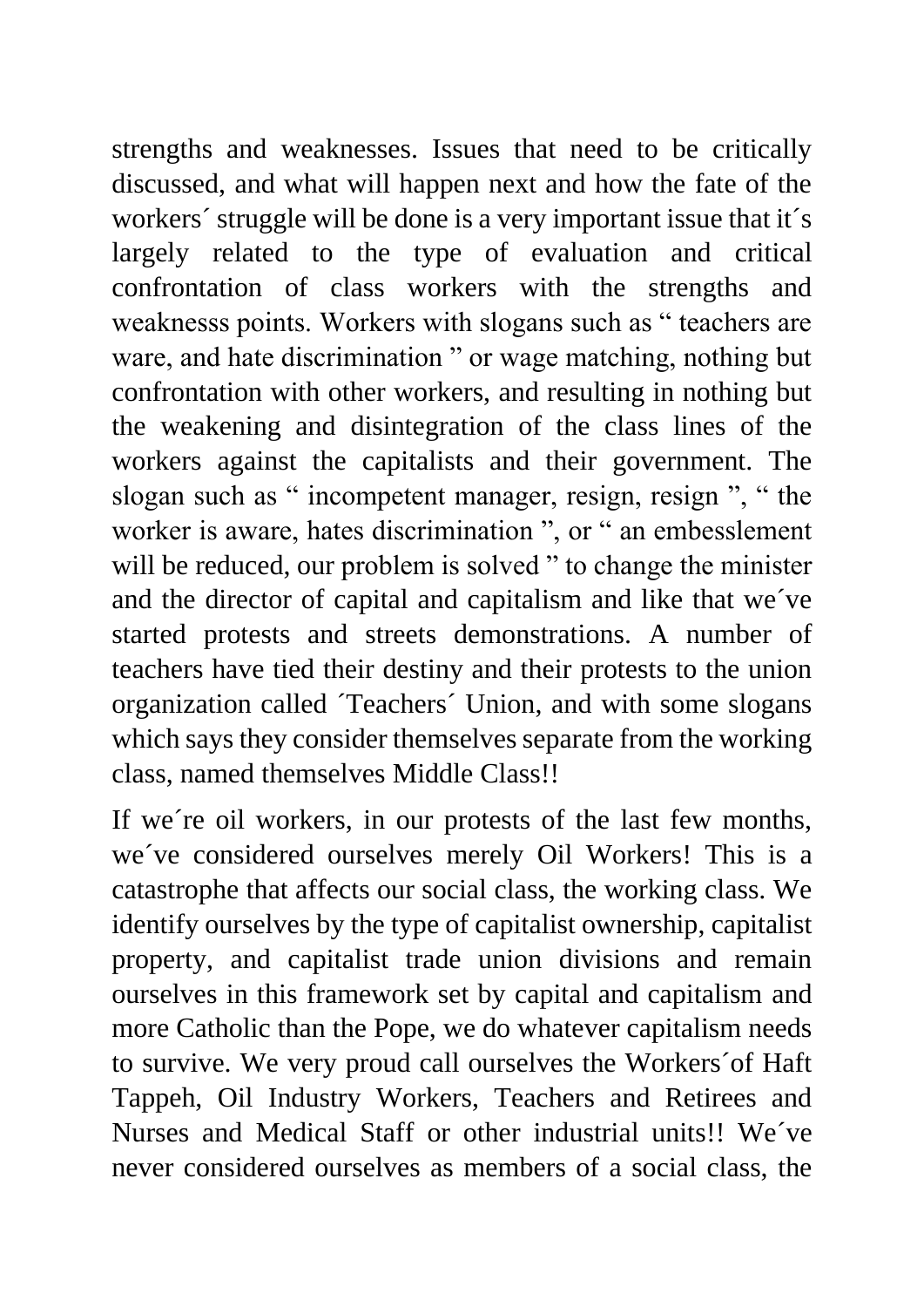working-class, that social class that is the target of the crushing pressures of capitalist exploitation, captive of the brutal ruling of capitalism. A social class that is constantly fighting against the exploitation, oppression, crimes and inhumanity of capitalism. We´ve denied our class identity as a social class!

On the other hand, the main focus of the uprising in recent years has been the low level of wages and temporary contracts. We believe that workers´wages shouldn´t depend on the accumulation of capital and the rate of profits. Indeed, wages are just a small drop from the mass surplus values that produced by the working class. In capitalist society, the amount of wages is also an unquestionable function of the price of products, especially the products needed by the daily life of workers and for this reason, with the daily and hourly increase in prices, so the purchasing power of the working masses decreases. The pressure of falling labor-force prices, lack of stability in future threaten and annoy workers with poverty and unemployment. The only solution, the only way out is to tie our share to the whole of what we workers produce and not calculating wages based on the poverty line, not taking into account annual inflation and not how much more or less our wages are calculated and compared with another factory´s workers wages. The annual social products we produce must be the basis of our wages and in this way, we will class struggle against capital and capitalism. Unlike the capitalists who want accumulate all the social production of the year, we workers want this product to be paid as wages. For this purpose, we must try for unanimity, class bonding and connection and strong nationwide class struggle in the same path. The shut down of production wheel at the same time and in same path , along an dialogue with each